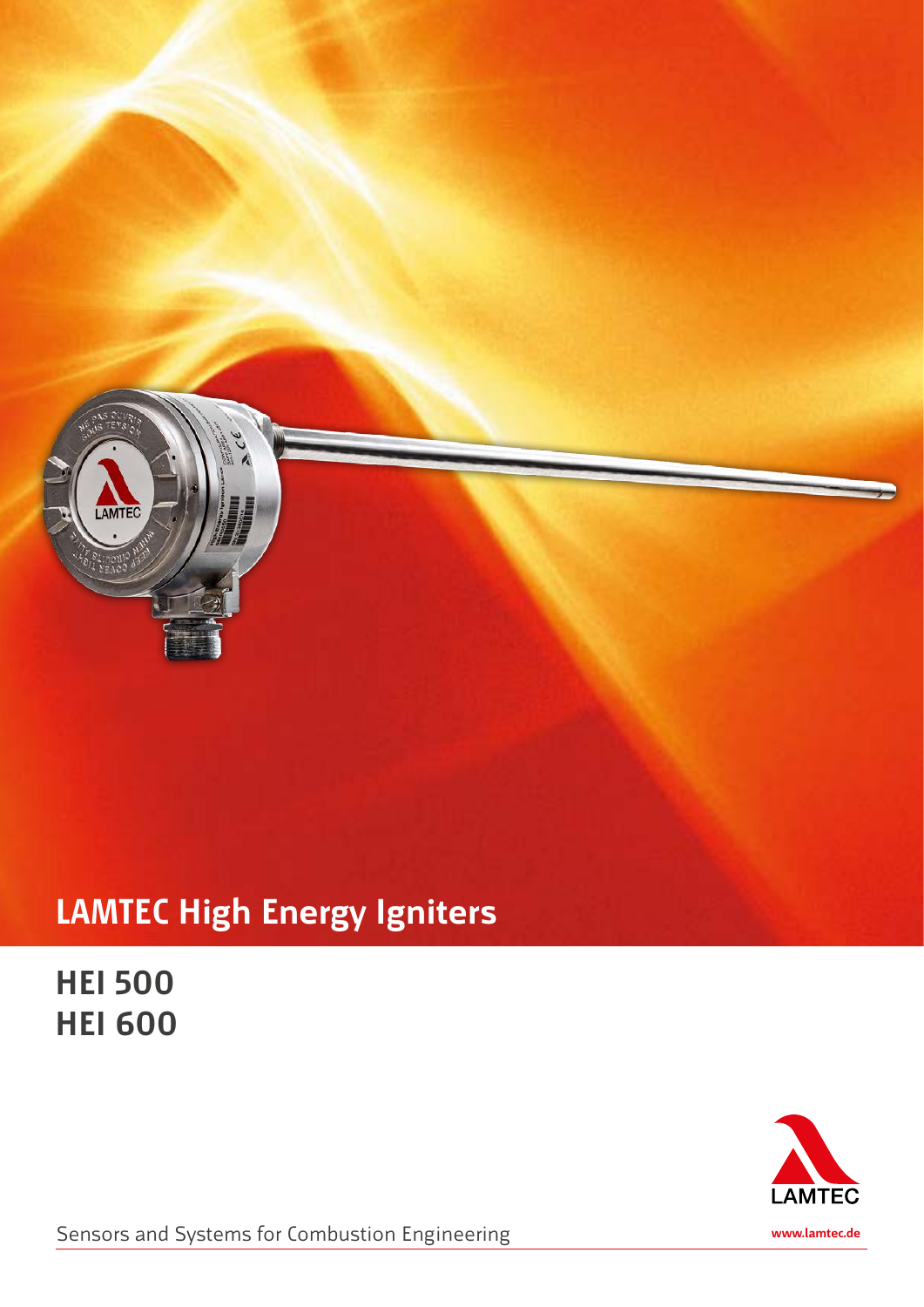# **LAMTEC High Energy Igniters**

### **Application BASIC HEI500 and High–End HEI600**

- Ignites liquid and gaseous fuels in burners of any capacity
- $\Box$  Compact design: control unit and ignition lance combine as one unit
- **100% waterproof**
- Suitable for Class 3 especially according to NFPA 8501/8502 for electrical ignition devices
- **Available for Hazardous Areas**
- $\blacksquare$  High intensity sparks over long distances due to long lances

# **BASIC HEI500**

#### **Technical Data**

- Ignition energy: 18 Joule
- **If** Ignition frequency: 2 Hz
- 
- **Ambient temp.:**  $-40^{\circ}$ C ... +60  $^{\circ}$ C
- 
- 
- Degree of protection: IP65



**Steel or sheet steel housing with control unit Ignition lance** 

**Power supply:** 2014 115/230 VAC 50 Hz (60 Hz on request) Input power **Intervellet and Communist Communist Communist Communist Communist Communist Communist Communist Communist Communist Communist Communist Communist Communist Communist Communist Communist Communist Communist Com** Explosion protection: Ex-Zone I for electrical power unit available

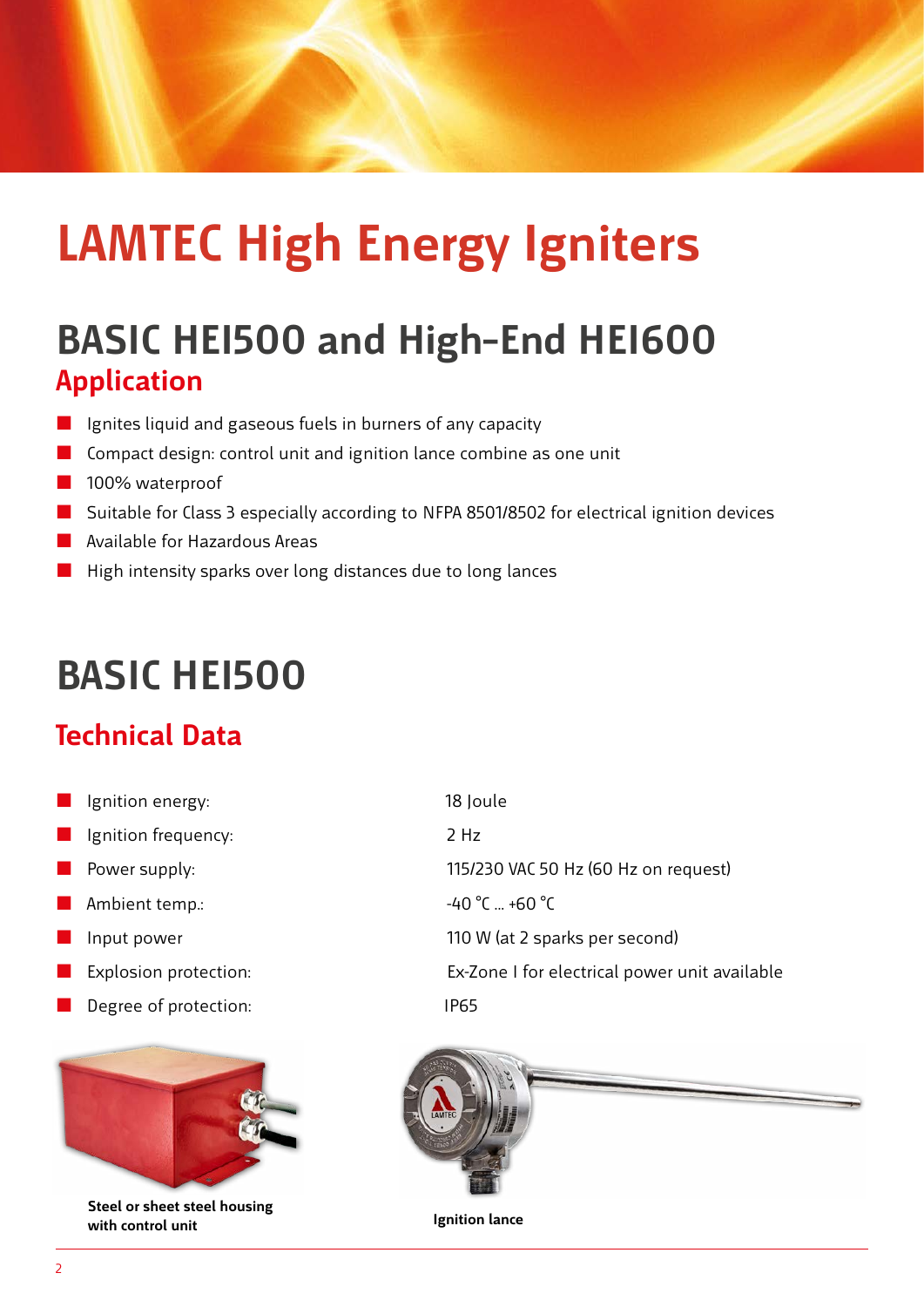# **High –End HEI600**

#### **Technical Data**

- Ignition energy: 10 Joule Ignition frequency: 26 Hz Power supply:  $115/230$  VAC 50 Hz (60 Hz on request) Ambient temp:  $-40 °C ... +60 °C$  Input power 724 W (at 26 sparks per second) Explosion protection: Ex-Zone I for electrical power unit available
- Degree of protection: IP65 / IP66





**Cast steel housing with control unit and ignition lance**